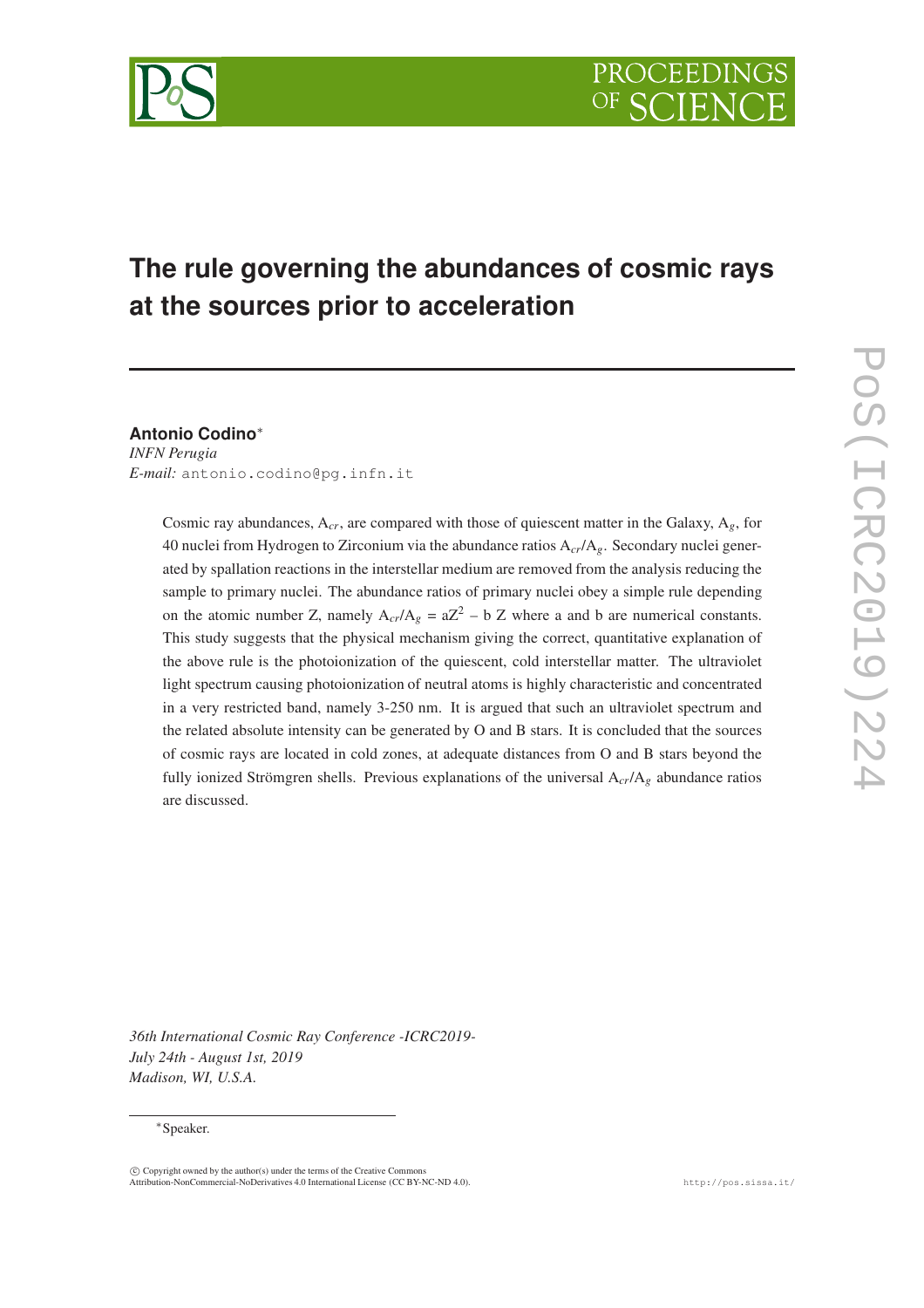# 1. Introduction

Cosmic ray energies are measured up to  $2 \times 10^{20}$  eV [1]. The discovery of the heavy chemical composition in the utmost energy range  $3 \times 10^{18}$ -10<sup>20</sup> eV [2,3] has further demonstrated the galactic origin of cosmic rays according to an exploratory interpretation [4,5,6] of the chemical composition data [2,3,7]. Nevertheless, a widespread, persistent and disputable tradition still admits an extragalactic origin above  $6 \times 10^{19}$  eV.

The galactic origin of cosmic rays prompts the quest for the galactic regions which emanate cosmic rays before acceleration. More precisely, the quest for the minute fractions of the huge galactic volume of 1065-1066 cm<sup>3</sup> characterized by specific material composition and physical mechanisms selecting the observed, distinctive abundances of fully ionized nuclear species of the cosmic radiation. These minute fractions of the galactic volume filled with a specific blend of neutral and ionized atoms have been shortly termed *sources*.

Thus, the source notion incorporates both a geographical concept and a sieve mechanism. Efforts to identify cosmic-ray sources have been reported in the literature since decades but a unanimous, irrefutable consensus has yet to come. Presently the best solution to the cosmic-ray source problem comes from the arena of isotopic and elemental abundances of cosmic rays [8,9]. Two independent lines of arguments indicates that cosmic-ray sources coincide with the galactic regions where O and B star associations inhabit. The arguments hinge on the isotopic abundance of  $^{22}$ Ne  $\frac{1}{20}$ Ne species [8], which overwhelms by a factor 5.3  $\pm$  0.3 that of the undifferentiated interstellar medium, and on the comparison of quiescent galactic matter with cosmic-ray nuclei [9].

This communication describes an attempt to localize cosmic-ray sources and identify the sieve mechanism. For clarity the result is anticipated here : cosmic-ray matter prior to acceleration resides in cold, thick galactic regions surrounding O and B star associations and it is selected by photoionization of ultraviolet light of star and extrastar origin. Ultraviolet light transforms a fraction of neutral atoms at low temperature in the proximity of O and B stars in ionized atoms, which coexist with neutral atoms. From this blend of ionized material originates galactic cosmic rays. A silent assumption is that the acceleration mechanism, regarded as unknown in this work, does not alter the abundances in the cosmic-ray sources.

Galactic abundances are denoted by  $A_g$  while cosmic-ray abundances by  $A_{cr}$  and, accordingly, the abundance ratio or quotient by  $A_{cr}/A_g$  and, concisely,  $r = A_{cr}/A_g$  which is a function of the atomic number, Z. The observation of a common spectral index of  $2.67 \pm 0.05$  for eleven cosmic nuclei in a large energy band  $10^{11}$ - $10^{15}$  eV, reported in 2012 by the TRACER experiment [10] is a notable empirical achievement in Cosmic Ray Physics and is adopted in this work as *ordo rerum*. The cosmic Iron is taken as normalization flux at the arbitrary energy of 2.24  $\times$  10<sup>15</sup> eV just below the knee position. At this energy the flux is taken to be  $3.14 \times 10^{-13}$  particles/m s sr GeV consistent with numerous data. Neither the specified flux nor the energy of 2.24  $\times$  10<sup>15</sup> eV are critical parameters in the interval of  $10^{12}$  -  $3 \times 10^{15}$  eV and are specified for clarity.

Cosmic-ray abundances of H, He, C, N, O, Ne, Mg, Si, S, Ca and Fe are based on recent measurements [11,12] while those of more rare elements are taken from previous measurements [13] and compilations [14]. The ratio r is expressed in total energy per nucleus instead of energy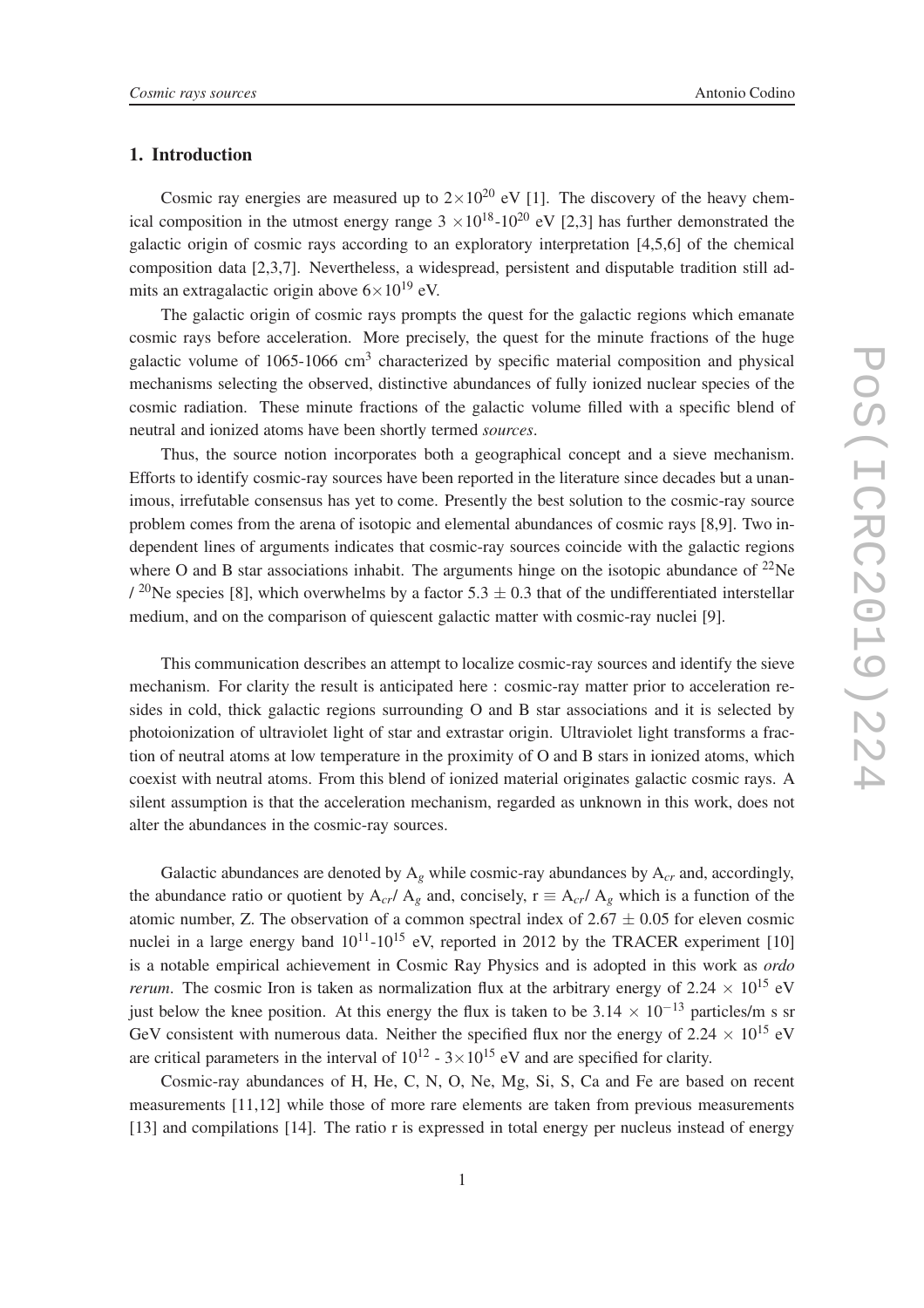per nucleon or energy per atomic mass unit as routinely done in all past literature. Abundances are evaluated at the energy of  $10^{13}$  eV and not below, due to the high quality of the recent data [11,12]. The unit of total energy per nucleus and the evaluation energy of  $10^{12}$  eV have three notable advantages : (A) the correction of the energy spectrum for the solar modulation becomes thoroughly negligible; (B) the conversion of the abundances measured in the detector into those of the sources are simpler. For instance, cross sections for cosmic-ray propagation in the Galaxy at low energies, in the range 0.5-2 GeV, are a jungle of bumps, which in some cases are not well measured or remain unmeasured. (C) In the range  $10^{12}$ - $10^{15}$  eV cosmic-ray spectrum has a constant index  $\gamma$ of  $2.67 \pm 0.05$  [10] while in the lower and higher adjacent energy regions the spectral index varies. Accordingly, to solve the source problem, the obvious starting point, is to evaluate abundances at the energy of  $10^{13}$  eV to get rid of circumstantial subproblems (A) and (B) and benefit from a constant spectral index as noted in (C).

### 2. The rule governing the ratio of the galactic to solar abundances

The elemental abundances of the Sun are regarded as representative of those of the undifferentiated interstellar matter according to a multidecennial tradition in the investigation of  $A_{cr}/A_g$  ratio. This paper follows this tradition, yet some caveats and elucidations are shortly discussed. Two notorious compilations report the atmospheric abundances of the Sun [15] and meteoritic abundances of the protosolar system [16]. Presently the Sun occupies a low density cavity [for example see ref. 17] with zigzag boundaries sized about 100-150 pc believed to be excavated by active stars, novae and supernovae explosions, and internal dynamics of clouds in past epochs. The interstellar medium around the Sun within a reach of about 100 pc has elemental abundances similar to the B star ambient which is underendowed in heavy elements [18], by a factor 1.5-2, with respect to solar abundances. Notice that Sun abundances are also elevated with respect to those of G and F main sequence stars in the disc [19]. Empirical evidence testifies that some atoms encapsulated in grains in the interstellar medium are scarce both in the atmospheres of the main sequence stars and in the gas phase of the undifferentiated interstellar medium. These atoms are, primarily, Carbon and Oxygen, and secondarily, Silicon, Magnesium and Iron. A quantitative evaluation of atom abundances in grains depends on the grain model whose main five parameters are mass density, size distribution, static dielectric constant, porosity and age. Presently abundance estimates in grains are model dependent and disparate grain compositions have been calculated [for instance see ref. 18].

The observed enrichment of heavy elements in the galactic disc in the last 4-5 Gigayears, monitored by the [Fe]/[H] observations and others, should not play an important role in the evaluation of  $A_{cr}/A_g$  quotients since the age of cosmic rays is in the range 10-20 million years. The conclusion from this brief scrutiny is that the photospheric abundances of the Sun are a legitimate surrogate of the undifferentiated interstellar medium of the Galaxy within a factor 2. Notice that the factor 2 is a one-way indicator : heavy elements starting from Carbon are more abundant in the Sun than in B star ambient. The A<sub>cr</sub>/ A<sub>g</sub> ratio versus atomic number Z is shown in figure 1 in the range  $1 \le Z \le$ 28.

The fundamental properties of the  $A_{cr}/A_g$  ratios are discussed in a previous paper [20]. Nuclei with odd atomic numbers ( $Z = 5, 7, 9, 11, 13, 15, 17$  and 19) have to be disregarded in this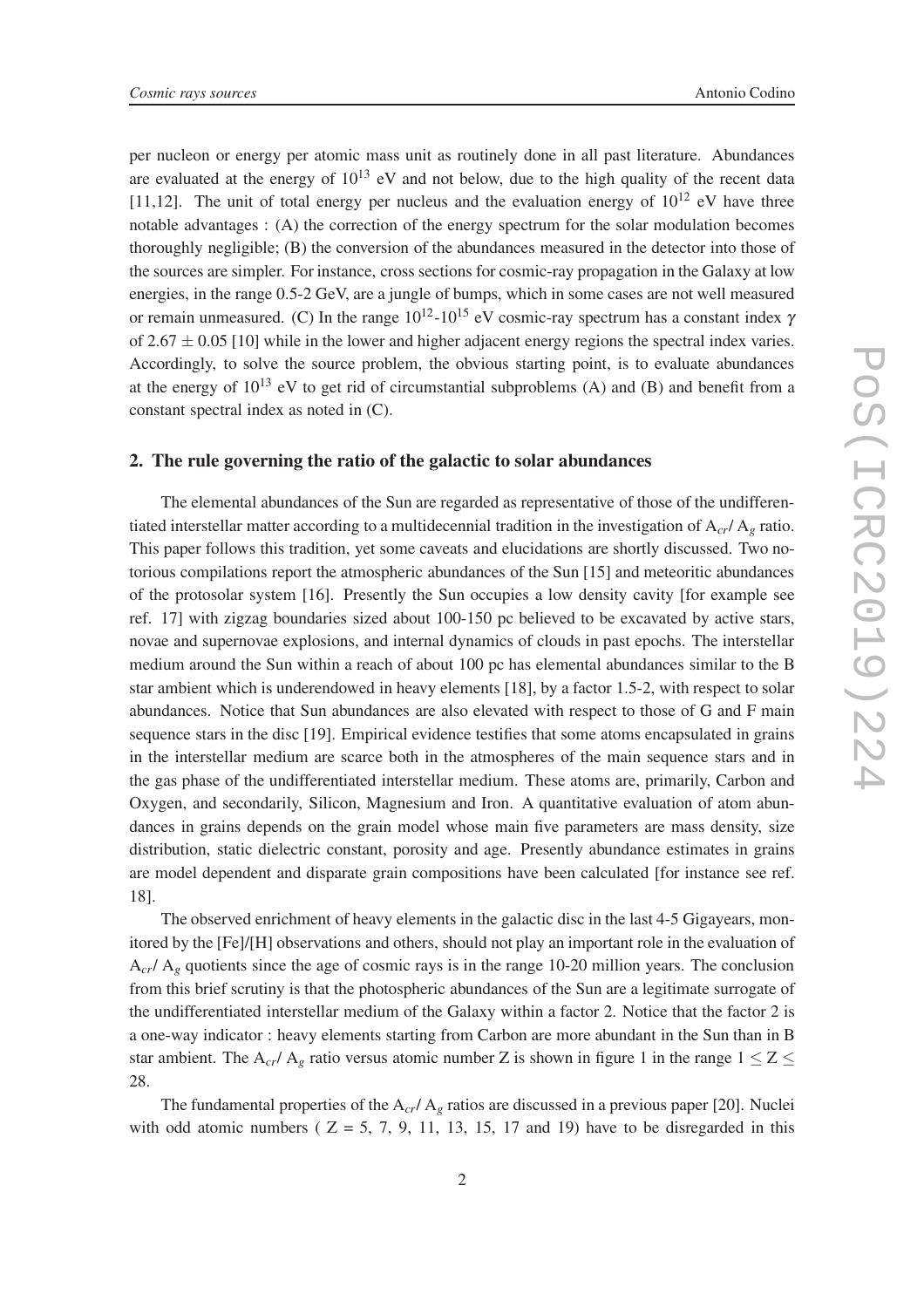study because they are secondary nuclei of the cosmic radiation copiously produced by spallation reactions in the interstellar medium. These nuclei leave an indelible mark on the function  $A_{cr}/A_g$ consisting in a systematic superabundance of odd nuclei relative to the adjacent even nuclei ( $Z = 6$ , 8, 10, 12, 14, 16, 18 and 20) . The effect is redundantly proved by the opposite, distinctive zigzag in the function  $A_g$  in the same range  $5 \le Z \le 20$  where odd nuclei are underabundant relative to adjacent overabundant even nuclei (compare fig. 1 and 3 of ref. 20).



Figure 1: The A<sub>cr</sub>/ A<sub>g</sub> ratios versus atomic number Z (even) from Hydrogen to Nickel. Only primary species ( located on the thick pink curve) have to be taken into account in the search for cosmic-ray sources. Dominant secondaries are the very rare galactic elements Li, Be and B, spallation elements close to the Fe group, namely Sc, Ti, Va, Cr and Mn, along with odd nuclei B, F, Na, Al, P, Cl and K. Numerical values in the figure come from the galactic abundances  $[15,16]$  and cosmic-ray data  $[11,12,13]$  and compilation  $[14]$ .

#### 3. Cosmic ray to galactic abundance ratio versus atomic number

The A<sub>cr</sub>/ A<sub>g</sub> ratios from Hydrogen to Nickel of fig. 1 (pink curve) are interpolated by the equation

$$
r \equiv A_{cr}/A_g = a_1 Z^2 - a_2 Z \tag{3.1}
$$

where  $a_1 = 1.53 \times 10^{-3}$  and  $a_2 = 1.4 \times 10^{-3}$ . Nuclei of the quiescent matter at the cosmic-ray sources, before being accelerated, are sieved : higher is the atomic number Z lower is the sieve. Hence, in the range  $1 \le Z \le 28$  proton is the most sieved nucleus while Nickel atoms are almost unaffected by the filter. This fact is summarized by a parabola in Z, namely the equation (3.1).

The search for the physical mechanism inherent the rule of the equation (3.1) (thick pink curve in fig. 1) takes the cue from the unobserved anticorrelation between first ionization potentials  $I(Z)$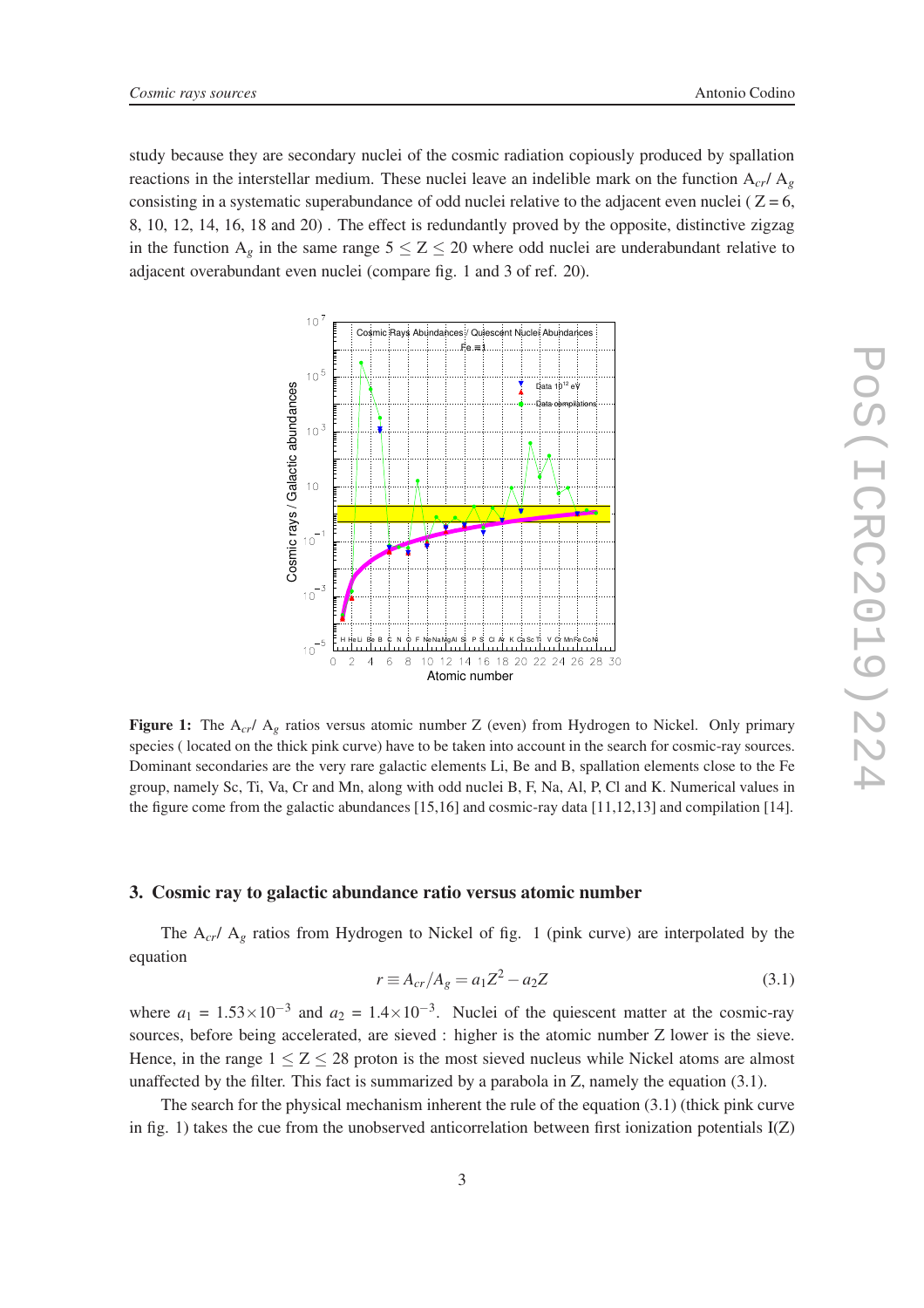and  $A_{cr}/A_g$  abundance ratios of H and He nuclei. In fact the first ionization potential of Hydrogen is,  $I(1) = 13.6$  eV, and that of Helium,  $I(2) = 24.6$  eV; the abundance ratios are, respectively,  $A_{cr}(1)$ /  $A_g(1) = 1.3 \times 10^{-4}$  and  $A_{cr}(2)/A_g(2) = 1.0 \times 10^{-3}$ . The correlation consists in the hierarchy, I(1) < I(2) and  $A_{cr}(1)/A_g(1) < A_{cr}(2)/A_g(2)$ . The opposite trend, that is an anticorrelation, is obeyed by any pair of heavier nuclei, for instance Oxygen and Iron. The first ionization potential of oxygen is I(8) = 13.61 eV and the abundance ratio  $A_{cr}(8)/ A_g(8) = 0.04$ ; the first ionization potential of Iron is I(26) = 7.90 eV and the abundance quotient is  $A_{cr}(26)/ A_g(26) \equiv 1.0$ . Hence, the anticorrelation, I(8) > I(26) and  $A_{cr}(8)/ A_g(8) < A_{cr}(26)/ A_g(26)$  is opposite to the H and He correlation. Since galactic matter and cosmic rays are dominated by H and He, these numerical figures prove that r versus I(Z) are not correlated nor anticorrelated.

Although the  $A_{cr}/A_g$  ratios versus first ionization potentials do not follow a tight and universal anticorrelation, a potent but elusive connection of the two quantities is undeniable in the range 1  $\leq$  Z  $\leq$  28, as reported in the literature for more than fifty years. Since relative abundances of ions produced by photoionization has a definite relation with the first ionization potentials, it is worth exploring in detail this avenue and to determine to what extent photoionization may account for the abundance data in figure 1 (thick pink curve).

## 4. Calculations of photoionization cross sections

Photons collide with electrons bound in atoms of the interstellar matter and ionize them. The aim of this calculation is to determine the chemical composition of the ionized matter resulting from photoionization of neutral cold interstellar matter. The calculation is performed in the thick approximation target specified below. Let be  $\sigma(Z, v)$  or simply  $\sigma$  the photoionization cross section of the Z element at the photon frequency v and  $\phi(v)$ , photon intensity. The values of  $\sigma(Z, v)$  are in the range of  $10^{-18}$  cm<sup>2</sup> with ultra-steep dependence on v at threshold energies due to a quantum mechanical effect. Photoionization cross sections of Hydrogen, Helium, Oxygen and Ca III are given in Fig. 2. Adequate interpolations of the cross sections are utilized with parameters taken from known compilations [21,22].

There are 35 categories of stars but only those with temperatures 40000-100000 degrees yield the copious ultraviolet light capable of ionizing cold neutral matter, carving the H II regions with typical size of 1-50 parsec (Strömgren radii).

Ideal black body spectra emitted from photospheres of O and B stars are disfigured by the absorption lines in the stellar atmospheres and in the cold mantle of dust and gas surrounding the star, approximately in the 0.5-3 parsec range.

The photon spectrum from the star is designated by  $\phi_1(v)$  in the range  $1 \times 10^{15} \le v \le 10 \times$  $10^{15}$  cycles/s.

Unequivocal empirical evidence shows that stellar winds emit an ultraviolet spectrum debouching in the soft X ray band, denoted here by  $\phi_2(v)$  in the frequency domain  $v \ge 10^{16}$  cycles/sec. This spectrum causes the ejection of the deepest shell electrons contributing to the chemical composition of the ionized matter as well. Hence, this photon spectrum has to be added above  $v > 10^{16}$  cycles/s to the stellar spectrum  $\phi_1(v)$ . The resulting photon spectrum is,  $\phi(v) = \phi_1(v)$  +  $\phi_2(v)$  where  $\phi(v)$  is the global ionizing photon spectrum impinging on the cold interstellar matter located a few parsec from the hot star. The input spectrum assumes a Rayleigh-Jeans tail of a black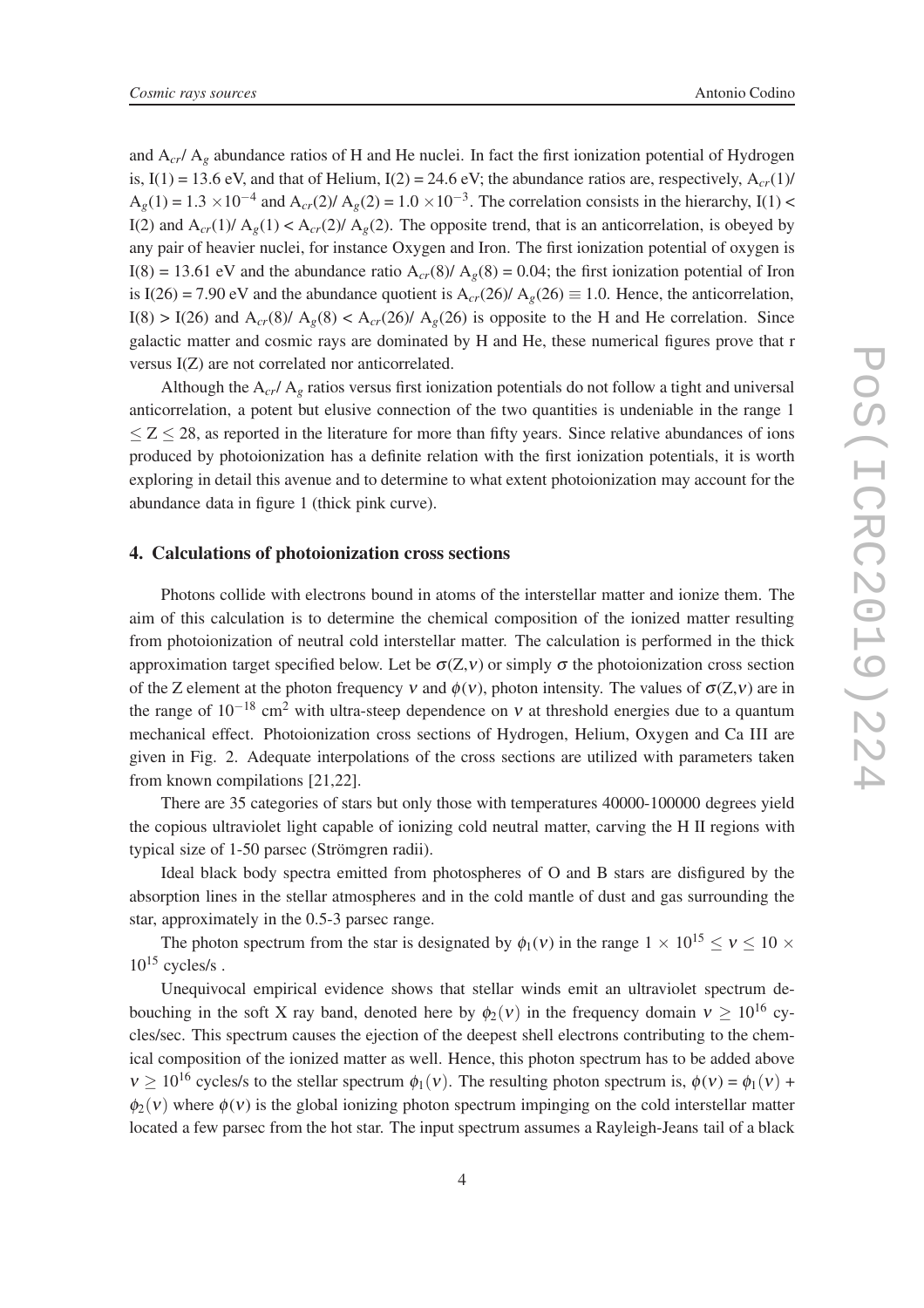body profile [23] with an extension to  $120 \times 10^{15}$  cycles/s (495 eV) to include ultraviolet light of extrastar origin. Photons of the  $\phi_1(v)$  spectrum, after being geometrically diluted as  $1/r^2$  (r is the distance from the emitting star) will impact on the cold matter surrounding the star and extinguished. More precisely, cold matter thickness in H II regions exceeds the mean collision length of the ionizing photons (thick approximation target).

The results of the calculation are shown in fig. 3. Preliminary calculations indicate that the abundances in the interval range  $30 \le Z \le 41$  measured by superTIGER experiment fall in the blue striated rectangle.

If cosmic rays were originated in the Strömgrem regions around the O and B stars, where atoms are thoroughly ionized, the chemical composition of the sources would have been the same as that of the quiescent interstellar matter ; in this fictitious, unreal condition the r ratios would have been equal to unity for any Z. On the contrary, disparate values of r, scattered over four order of magnitudes between 1 and  $10^{-4}$  (fig. 3) are observed, and they are an imprint of the severe selection mechanism acting upon the cold neutral matter.



Figure 2: Examples of photoionization cross sections for H, He, O and Ca III used in the present calculations. The shape of Ca III cross section is the typical interpolation curve given in ref. 21 valid for many other elements

#### 5. Previous attempts to identify cosmic ray sources

Although the acceleration mechanism is not absolutely necessary to solve the cosmic-ray source problem, its true nature would have been precious for consistency checks.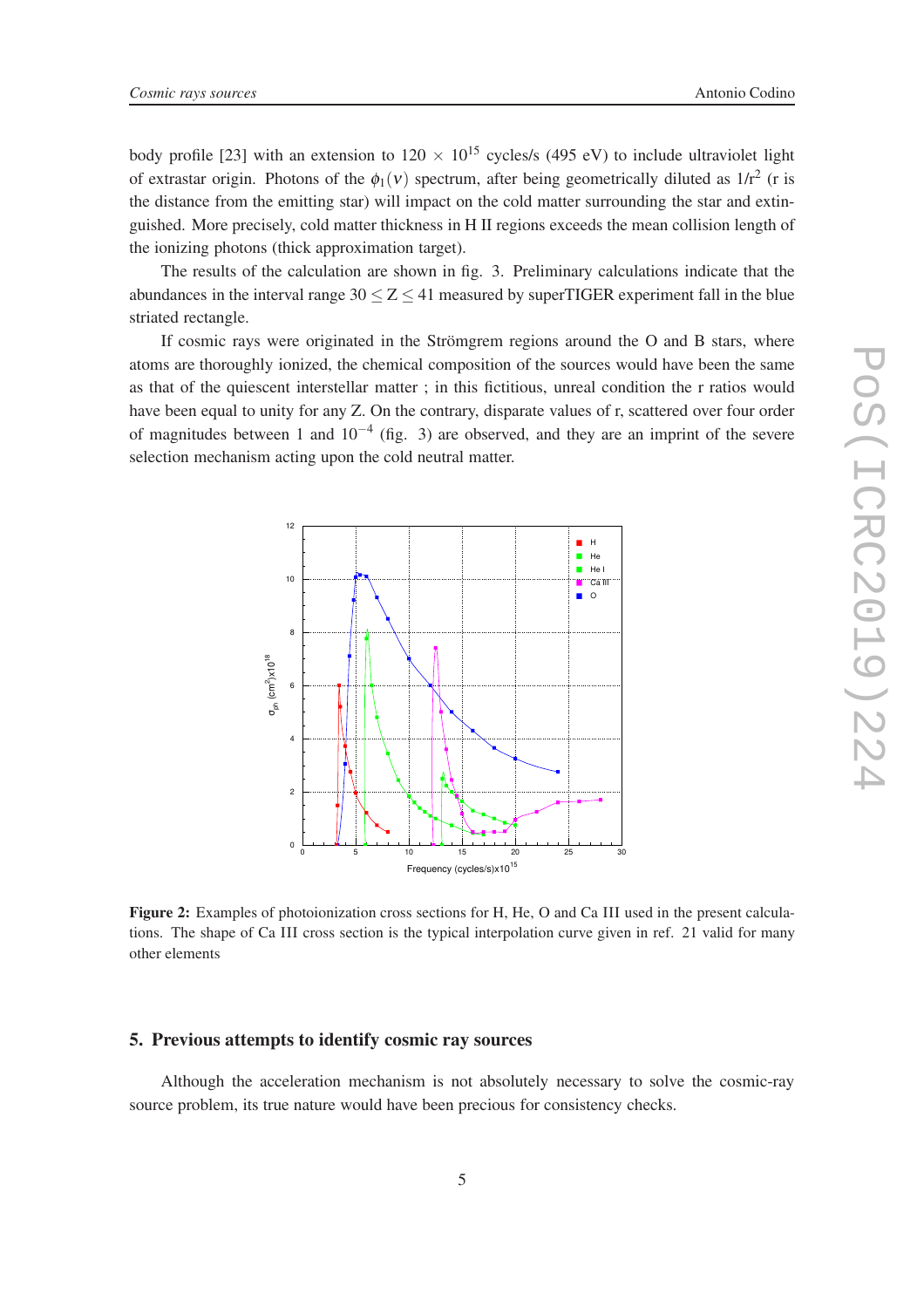

Figure 3: The A<sub>cr</sub>/A<sub>g</sub> ratios versus photoionization cross sections for some even primary nuclei of the cosmic radiation in the range  $1 < Z < 26$ . Abundances of the elements  $30 < Z < 40$  lie in the region close to the striated blue rectangle according to preliminary calculations

An interesting example of electromagnetic acceleration appeared in 1972 [24]; magnetic stars were believed to be the sites of cosmic-ray acceleration and the sources were located [25] at adequate distance from the magnetic stars. Circumstellar matter composition resulted from the ionization of energetic electrons (with energies peaked at about 80 MeV, an ad hoc hypothesis) and the ensuing  $A_{cr}/A_g$  ratios exhibited an anticorrelation with first ionization potentials. This anticorrelation was believed to agree with the A*cr*/A*<sup>g</sup>* ratios expressed in MeV/amu measured at that time (see fig. 2 ref. 25). This model received severe criticism and posed in a limbo. Motivated skepticism came from the unmatchable energy outputs : that of cosmic-ray flux and that delivered by magnetic stars via the conceived mechanism which turned out to be insufficient. This particular model clearly testifies what is desirable to know in terms not only of source location and matter composition, but also on the acceleration process.

The dominant acceleration mechanism recurrent in the literature in the last decades is the diffusive acceleration model believed to take place in supernovae remnants. Cosmic rays would be accelerated by multiple passages, lasting thousand years, through a cobweb of acoustic waves with extremely low energy gains in each passage. In this model cosmic ray sources necessarily coincide with the supernova remnants and the cosmic-ray abundances would be those of the interstellar matter in the same ambient. There is no viable explanation in this model for the great abundance of heavy elements and the paucity of H and He shown in figure 1.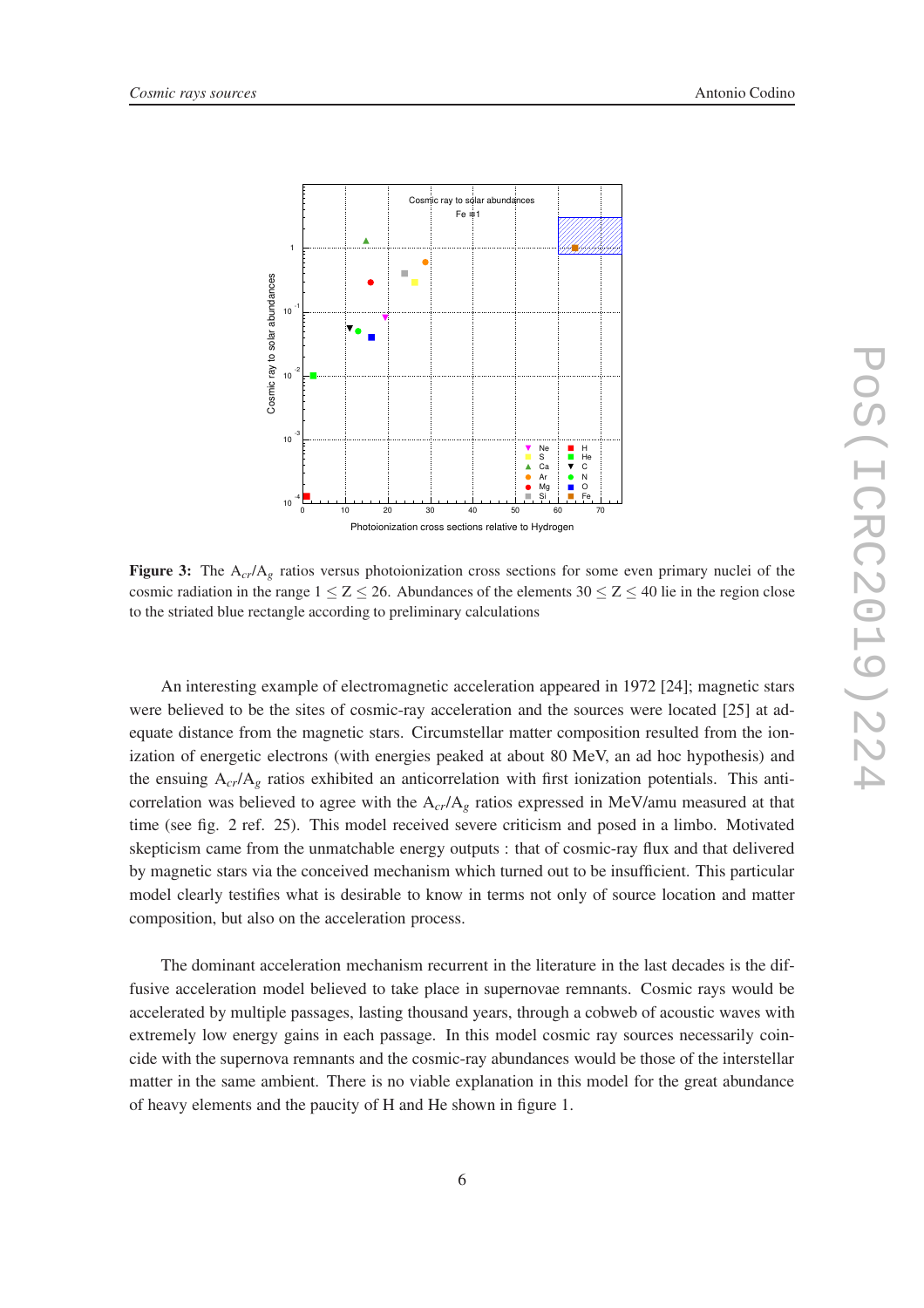In addition, the absence of  $59$ Ni in cosmic ray flux has frontally questioned the hypothetical diffusive acceleration model. This nuclide decays in  $59<sup>9</sup>$ Co with an half life of 74000 years. The number of detected  $59\text{Ni}$  in the superTIGER experiment is zero confirming the null result of a previous measurement [26]. As a consequence, the time elapsed between the release of fresh  $^{59}$ Ni from the exploding star and its acceleration has to be greater than 74 000 years. Immediately after the star explosion shock waves develop in the remnants and low energy cosmic rays are believed to be accelerated in few thousand years. Hence, an accelerating <sup>59</sup>Ni would have no time to decay in  $59^{\circ}$ Co, being electron capture extremely unlike for any relativistic nuclide, and so the  $59^{\circ}$ Ni species is expected to intercept terrestrial detectors with a finite flux. But the data [26] are inconsistent with this picture of the diffusive acceleration model.

The two historical examples of acceleration mechanisms mentioned above had a misleading role in the identification of cosmic-ray sources. For instance, the misleading role is evident in the interpretation of <sup>59</sup>Ni isotopic abundance data [26], interpretation frequently recurring in the literature. The ad hoc hypothesis conceived in this case to rescue the diffusive acceleration model has been to change the small volumes of supernova remnants into the huge volumes of superbubbles. With this artifice, due to the large size of a typical superbubble, the  $59$ Ni has plenty of time to decay and its absence in the cosmic ray flux would be surreptitiously justified. Superbubbles are galactic regions 10-50 pc in size, excavated by winds and explosive events of very massive stars, where hot and low density matter resides, generally surrounded by a colder and denser interstellar medium.

If the photoionization of cold matter in O and B star associations is the dominant mechanism explaining the universal abundance ratios shown in fig. 1, the cosmic-ray sources have to reside at the periphery of these star aggregates. In this case the physical process accelerating cosmic rays is not acoustic, but of electromagnetic nature.

# References

- [1] V. Verzi et al. , 2017, *Measurement of Energy Spectrum of Ultra-High Energy Cosmic Rays*, *Progress in Theoretical and Experimental Physics* 12 [astro-ph/1705.09111v1].
- [2] M. Unger et al., 2007, *Study of the Cosmic Ray Composition above 0.4 EeV using the Longitudinal Profiles of Showers observed at the Pierre Auger Observatory*, in proceedings of *30 th ICRC, Merida, Mexico.*
- [3] R. U. Abbasi et al., 2014, *Study of Ultra-High Energy Cosmic Ray Composition Using Telescope Array's Middle Drum Detector and Surface Array in Hybrid Mode* [astro-ph/1408.1726v1].
- [4] A. Codino, 2017, *About the Energy Interval beyond the Ankle Where the Cosmic Radiation Consists Only of Ultraheavy Nuclei from Zinc to the Actinides*, *Journal of Applied Mathematics and Physics*, Vol. 5, pages 225-237.
- [5] A. Codino, 2017 , *The energy spectrum of ultraheavy nuclei above 10*<sup>20</sup> *eV*, *Journal of Applied Mathematics and Physics*, Vol. 5, pages 1540-1550 [astro-ph/1707.02487v1].
- [6] A. Codino, 2017, *About the consistency of the energy scales of past and present instruments detecting cosmic rays above the ankle energy*,[arXiv: 1710.06659v1, astro-ph.HE].
- [7] M. Mallamaci et al. , 2017, *Measurements of the depth of maximum muon production and of its fluctuations in extensive air showers above 1.5*×*10*19*eV at the Pierre Auger Observatory*, in proceedings of 35<sup>th</sup> *ICRC, work 509, Basan, Korea* PoS (ICRC2017) 509.